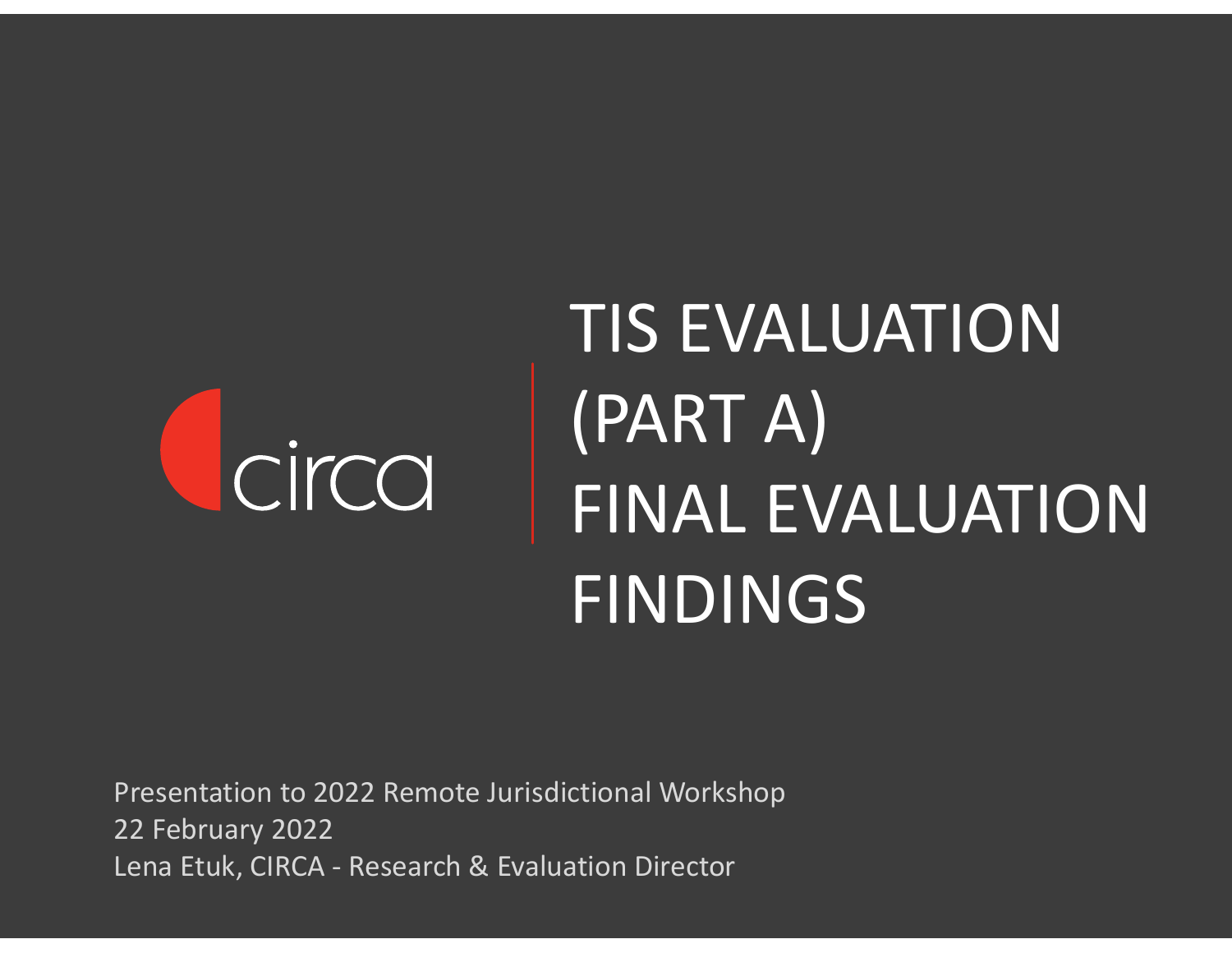## National evaluation - Part A

From 2018-2022 the national evaluation of TIS program has assessed:

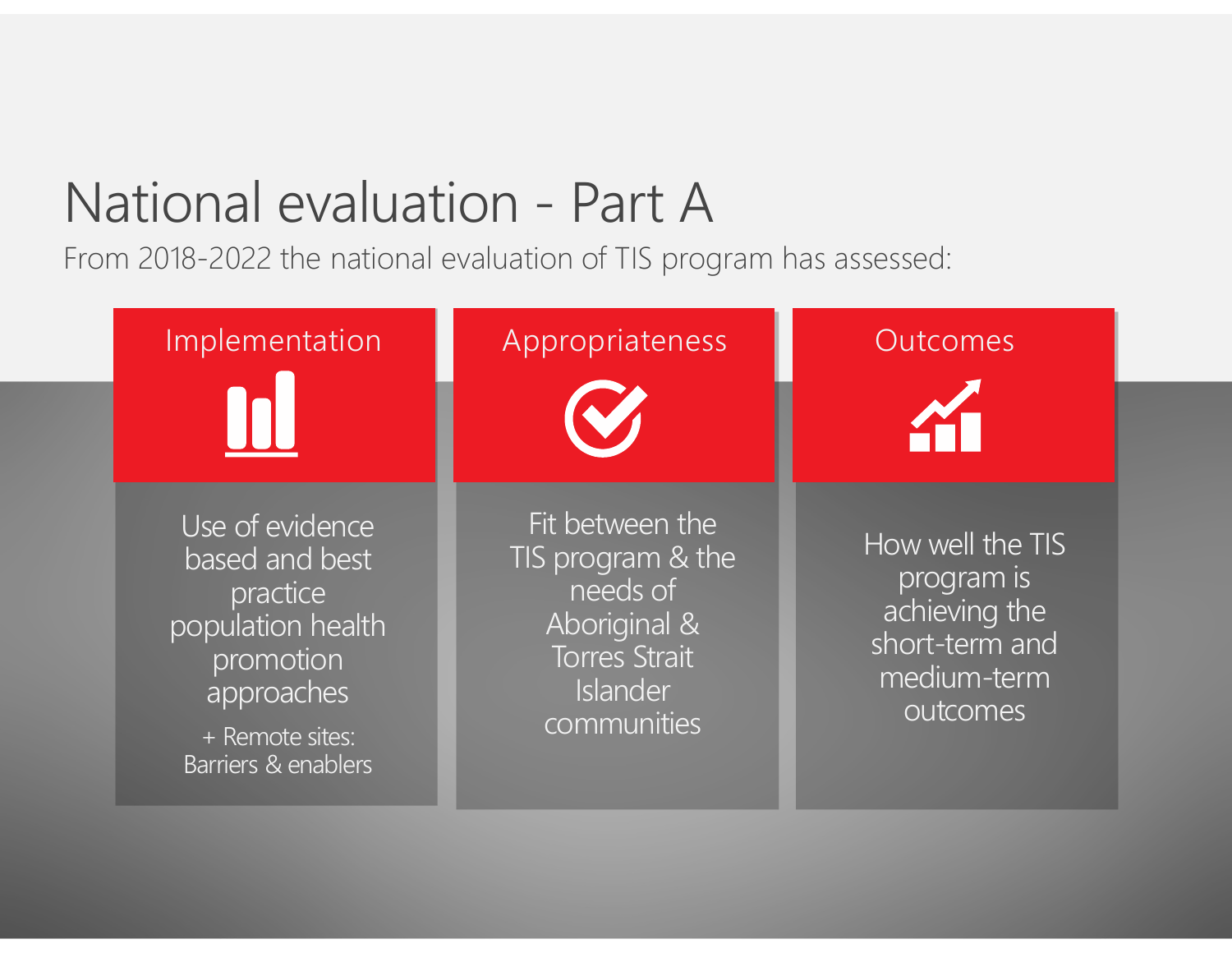## Evaluation methods

A mixed method approach with 2 waves of data collection during the evaluation

#### Qualitative and quantitative data collection



- **Site visits in each wave: 8 in 2020 and 9 2021 (NPE), 2 in 2021 and 2 in 2022 (remote sites)**
- **Phone interviews with all other grant recipients: 14 in 2020, different 14 in 2021**
- **Online survey of all grant recipients: 13 sites participated in 2020, 31 sites participated in 2021**
- **Interviews with NBPU TIS, National Coordinator, Quitline, Quitskills and Health Department in 2020 and 2021**
- **Analysis of Activity Work Plans from all grant recipients**
- **Analysis of July-Dec 2019 and July-Dec 2020 Performance Reports from all grant recipients**
- **Analysis of Quitskills and Quitline data**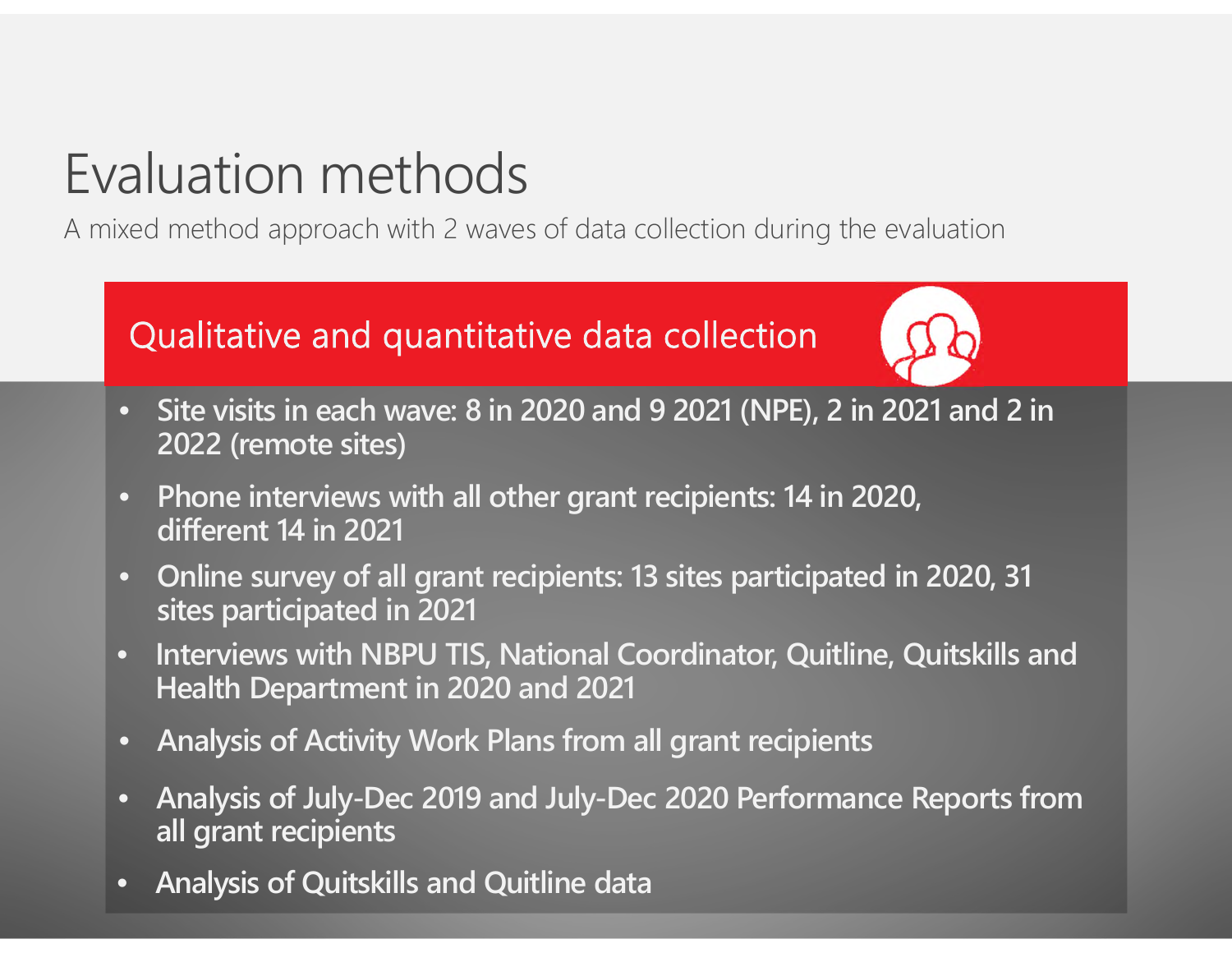

*Our evaluation has revealed that the TIS program is operating as intended and is having the desired initial outcomes. There is a strong case to extend the program.*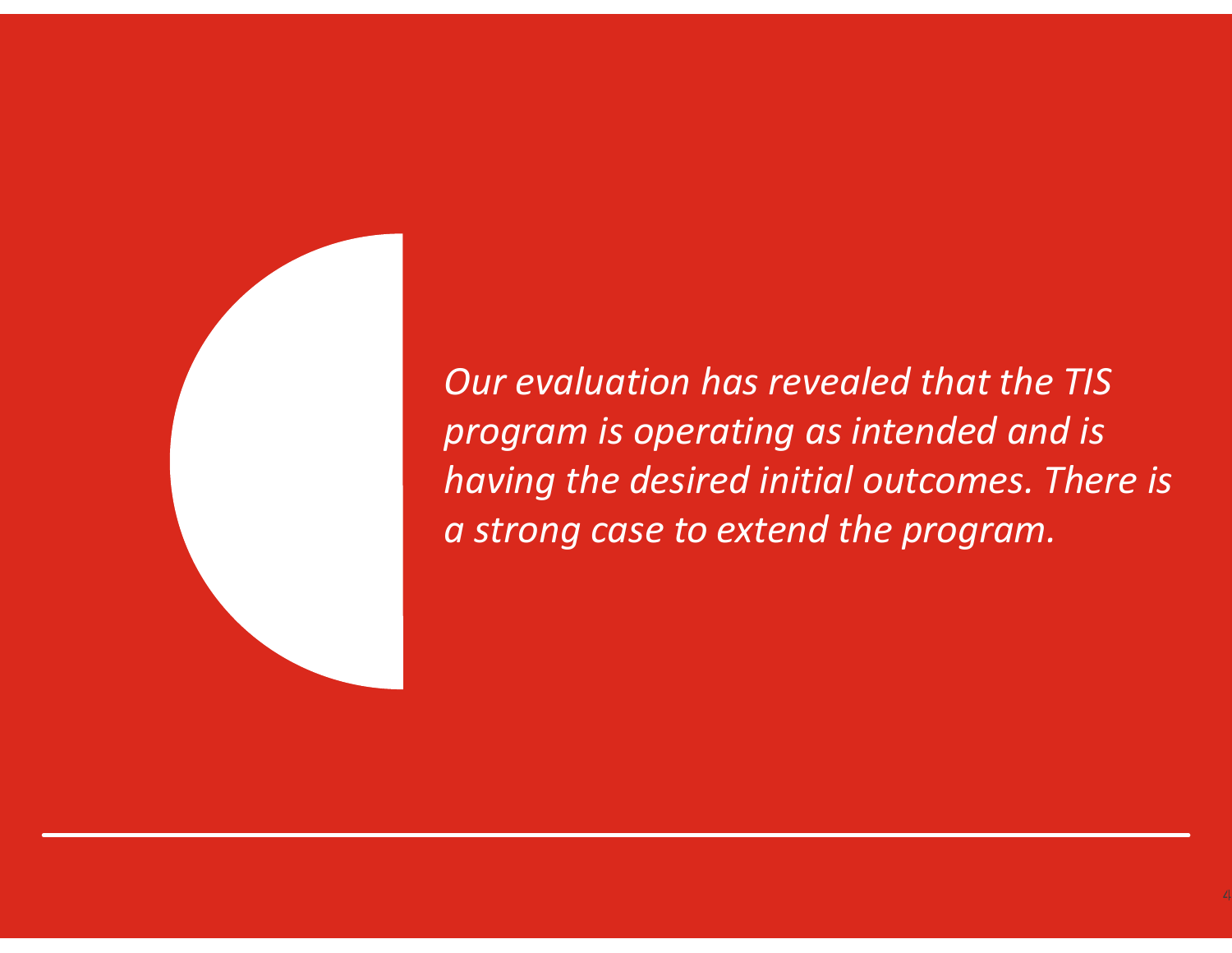## EVALUATION FINDINGS

#### **AREAS OF STRENGTH**

- **Cultural appropriateness**
- Reach has extended beyond AMS/ACCHO clients
- Evidence-based population health promotion approach
- National support model
- Application of monitoring results
- Activities to minimise exposure to second-hand smoke
- Focus on priority groups
- Strong collaborations
- Promoting smoke-free homes & workplaces
- Supporting smoking prevention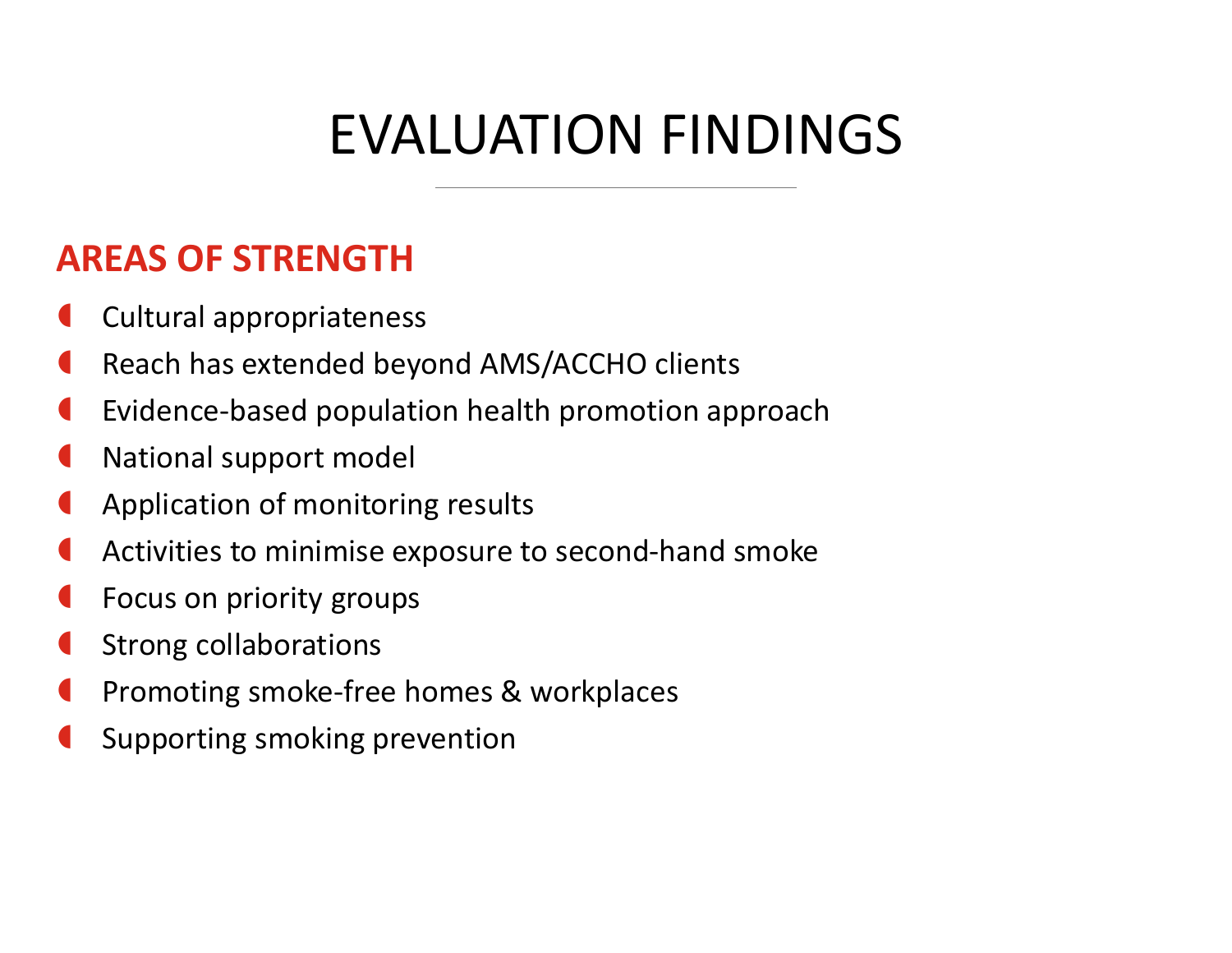## EVALUATION FINDINGS

#### **OPPORTUNITIES FOR IMPROVEMENT**

- **C** Reaching and influencing pregnant women and remote community members
- Organisations could have a greater engagement in the program and maximise population health impact and position in the community
- **IFFE** TIS workforce capacity
- Types of activities being delivered can be strengthened to maximise population impact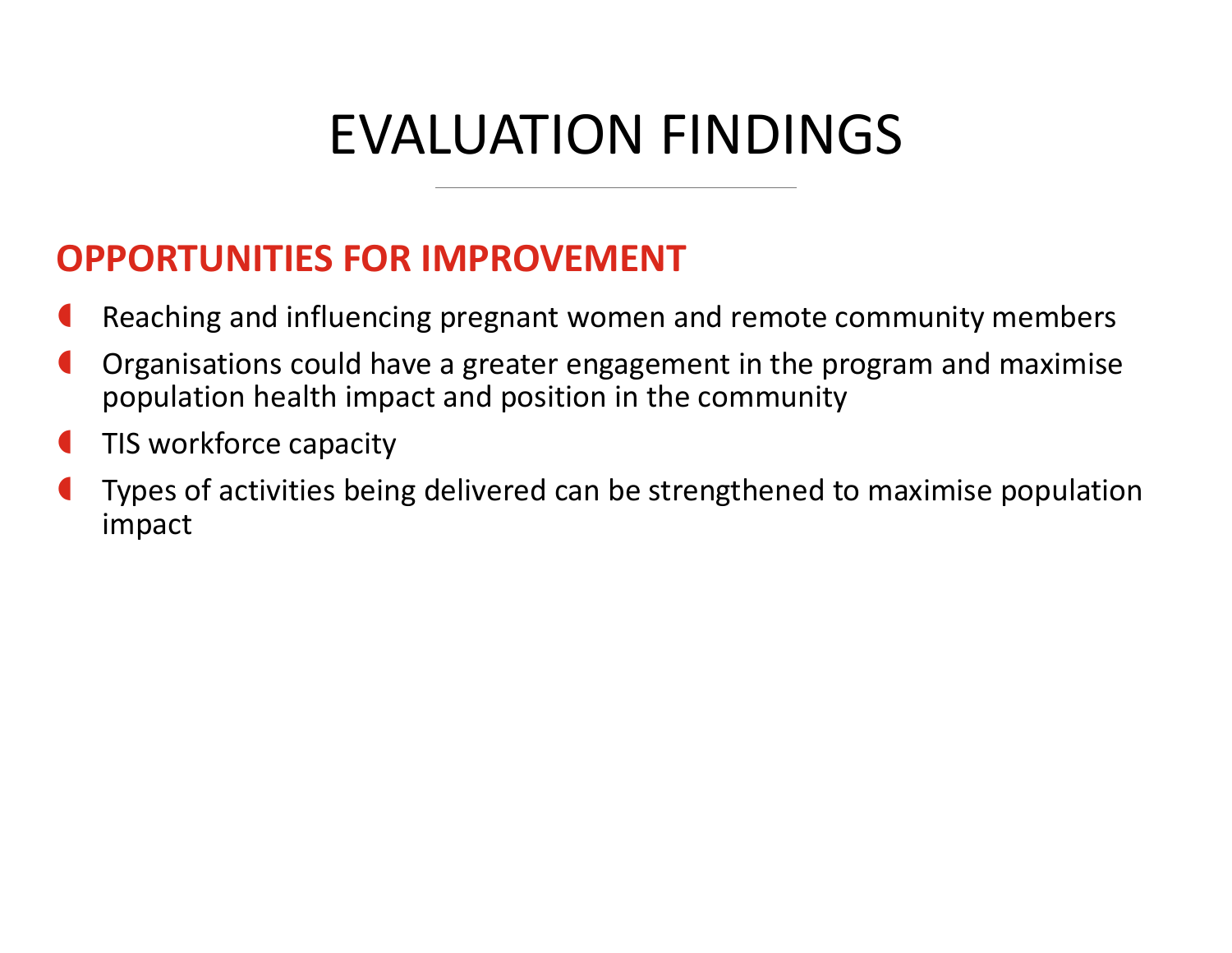## **CONCLUSION**

- **The TIS program is positively impacting Aboriginal and Torres Strait Islander** communities through the promotion of smoking cessation and smoking prevention
- **This suggests that the program is achieving some successful outcomes and** merits continuation and ongoing funding, with some improvements